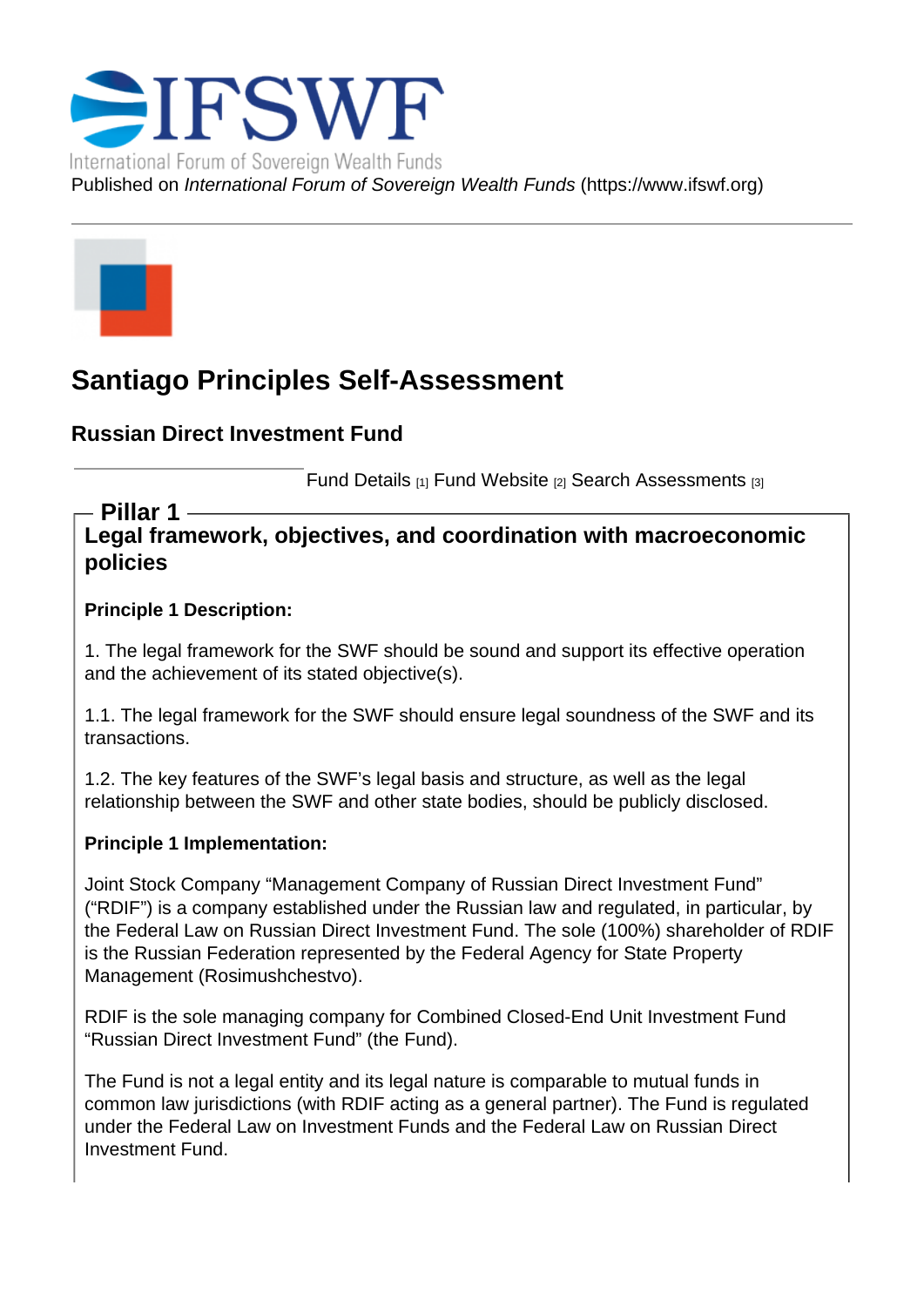Principle 2 Description:

The policy purpose of the SWF should be clearly defined and publicly disclosed.

Principle 2 Implementation:

The Fund and RDIF are established to facilitate equity investments and catalyse foreign investments in the Russian economy. The Fund objectives are outlined on the RDIF official website [4] and described in the Federal Law on Russian Direct Investment Fund and other local legislation.

[Principle 3 Des](http://rdif.ru/)cription:

3. Where the SWF's activities have significant direct domestic macroeconomic implications, those activities should be closely coordinated with the domestic fiscal and monetary authorities, so as to ensure consistency with the overall macroeconomic policies.

Principle 3 Implementation:

This GAPP is not applicable.

Russia's annual GDP is approximately US\$2 trillion and the Fund's overall commitment is up to US\$10 billion in diverse business sectors. Although RDIF is quite a significant player in the private equity market in Russia, its investments do not significantly impact the macroeconomic climate in general.

Principle 4 Description:

4. There should be clear and publicly disclosed policies, rules, procedures, or arrangements in relation to the SWF's general approach to funding, withdrawal, and spending operations.

4.1. The source of SWF funding should be publicly disclosed.

4.2. The general approach to withdrawals from the SWF and spending on behalf of the government should be publicly disclosed.

Principle 4 Implementation:

The Fund's contribution rules are specified in the federal laws on federal budgets for relevant years and the Federal Law on Russian Direct Investment Fund.

The sources of RDIF funds are publicly disclosed in the legislation of the Russian Federation (federal laws on federal budgets for relevant years, the Federal Law on Russian Direct Investment Fund) and on the RDIF website.

RDIF manages the Fund independently in compliance with the Asset management rules, which define the termination date of the asset management agreement as of 01.11.2026. It should be noted that the Russian legislation for investment funds (Federal Law on Investment Funds) specifies the maximum duration period for asset management agreement of 15 years starting from the date of the fund early establishment. The assets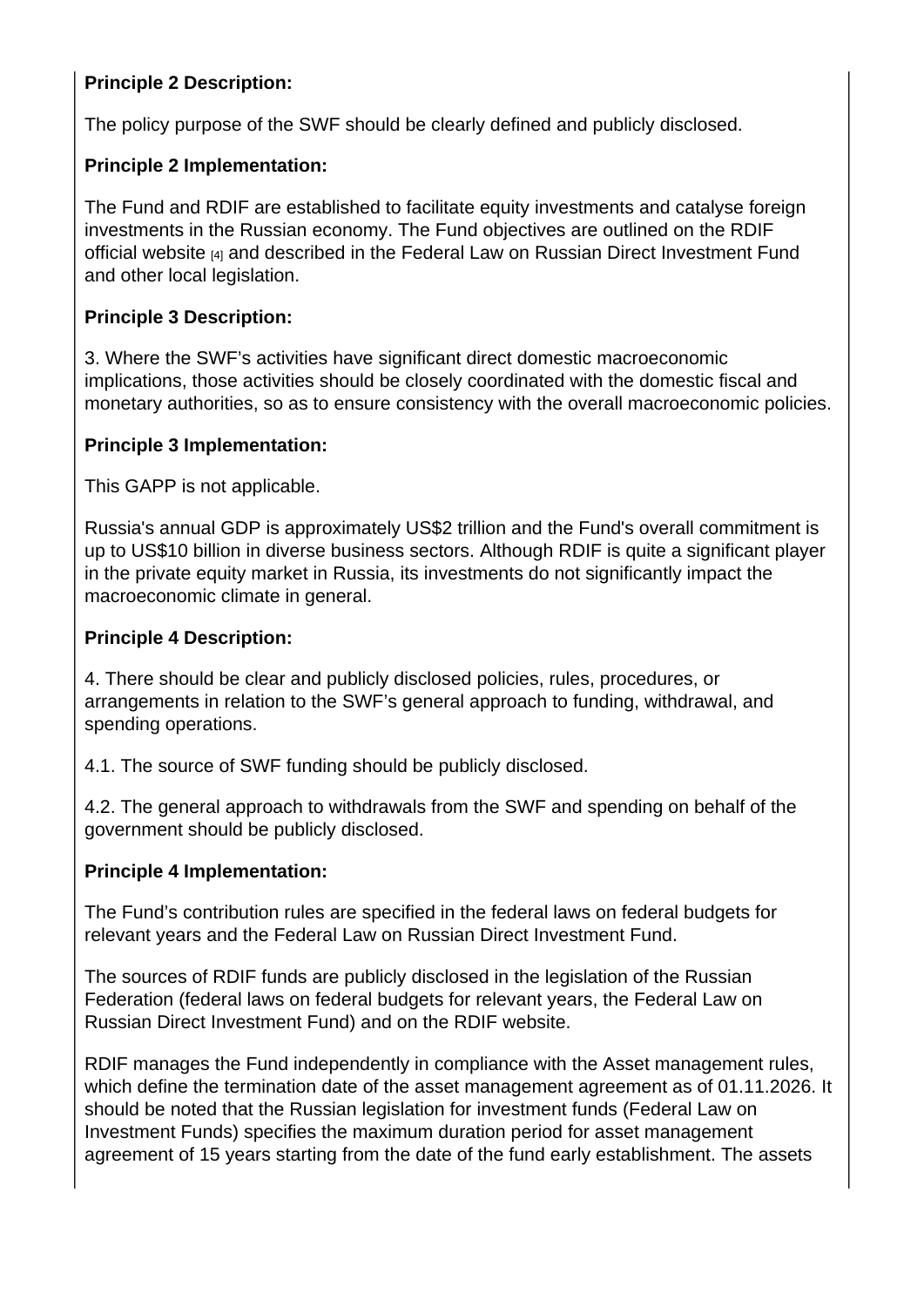can be withdrawn in case of non-purpose use of the asset contribution.

## **Principle 5 Description:**

5. The relevant statistical data pertaining to the SWF should be reported on a timely basis to the owner, or as otherwise required, for inclusion where appropriate in macroeconomic data sets.

#### **Principle 5 Implementation:**

RDIF and the Fund prepare monthly, quarterly and annual reports on different matters, including but not limited to, net value assets, own assets, investments, for filing with the Central Bank of the Russian Federation, Ministry of Finance of the Russian Federation, and several other organizations.

The information on own funds of RDIF is published on the RDIF website on a monthly basis.

Due to the special status of the Fund (the Fund is appointed only for qualified investors), it cannot disclose all information in the public domain. The information on net value assets and other statistics related to the Fund can be disclosed to the supervisory authorities, the owner and counterparties provided that they meet criteria applicable for Qualified investors as per the Russian legislation.

Thus, other statistical data is sent directly to the authorized bodies and included in aggregate form into their reports.

#### **Institutional Framework and Governance Structure Pillar 2**

#### **Principle 6 Description:**

6. The governance framework for the SWF should be sound and establish a clear and effective division of roles and responsibilities in order to facilitate accountability and operational independence in the management of the SWF to pursue its objectives.

#### **Principle 6 Implementation:**

The investment policy of RDIF for managing the Fund is set out in the asset management rules which are binding upon RDIF.

Investment projects originated by investment directors are all subject to the approval of the RDIF Investment Committee and Executive Board or Supervisory Board.

RDIF is accountable to Rosimushchestvo as its sole shareholder.

RDIF as a Fund manager effects transactions with the Fund's assets through a special depository, as required by applicable law.

## **Principle 7 Description:**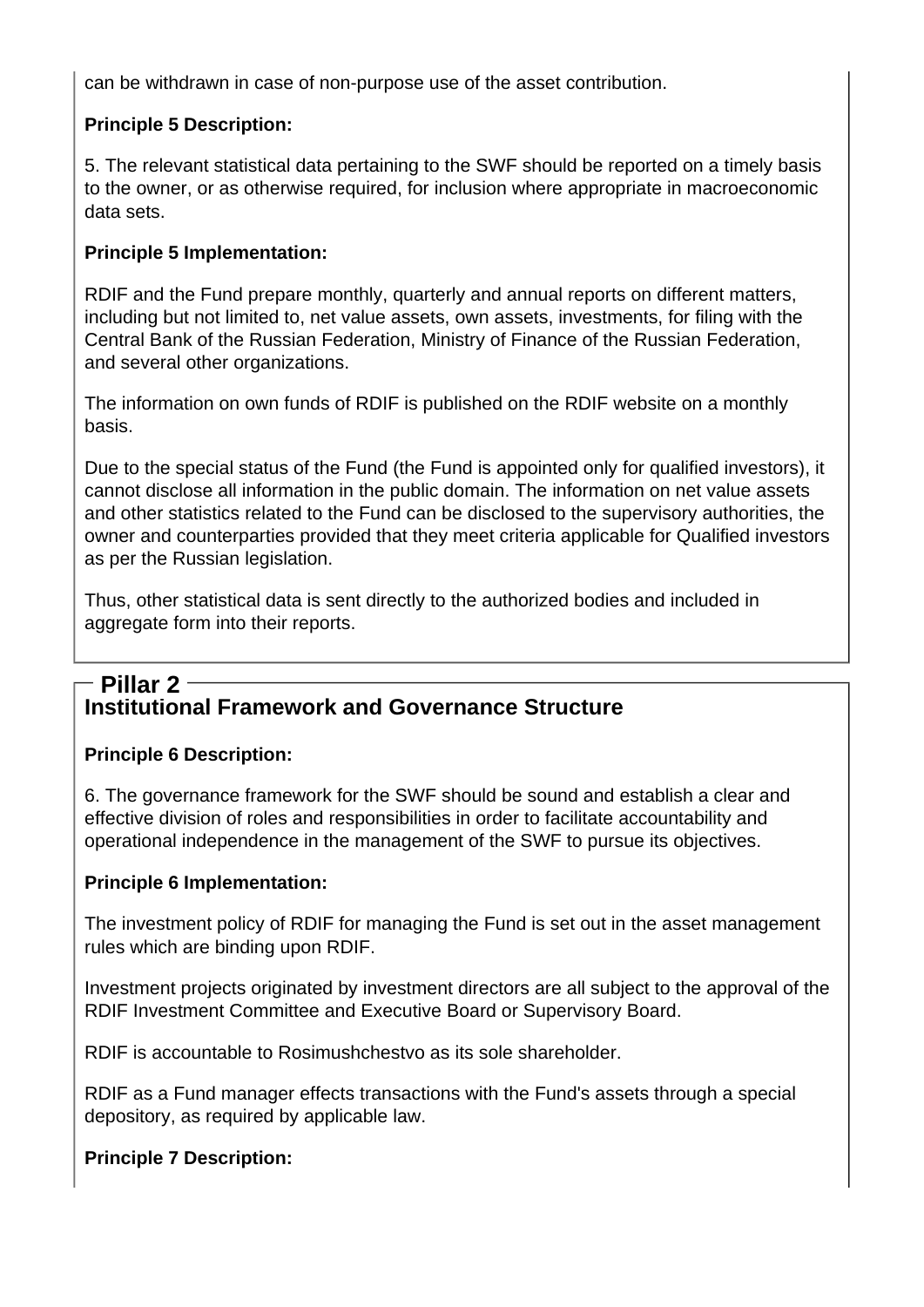7. The owner should set the objectives of the SWF, appoint the members of its governing body(ies) in accordance with clearly defined procedures, and exercise oversight over the SWF's operations.

## **Principle 7 Implementation:**

The mandate of RDIF as the Fund manager is to attract foreign investments into the Russian economy by inviting foreign investors to co-invest alongside RDIF.

RDIF's equity investment in any given project may not exceed 50% of the equity investment funded by one or more foreign investors in the same project.

The governing bodies of RDIF are the CEO, Investment Committee, Executive Board, Supervisory Board, all duly appointed in compliance with the Charter of RDIF and the Federal Law on Russian Direct Investment Fund.

Most information on governing bodies is presented on the RDIF website.

The activities of RDIF are subject to audit by the Audit Chamber of Russia, which is a state authority overseeing operations of organizations administering federal budget funds, the Central Bank of the Russian Federation, which is a supervisory authority in the financial markets, by the Audit Commission of RDIF, by the special depository and other authorised bodies.

#### **Principle 8 Description:**

8. The governing body(ies) should act in the best interests of the SWF, and have a clear mandate and adequate authority and competency to carry out its functions.

#### **Principle 8 Implementation:**

As discussed in more detail under GAPP 1 and 7 above, RDIF governing bodies have essentially the same structure as any other fund manager in the Russian market, and the authorities of each body are clearly set out in the Charter of RDIF and the Federal Law on Russian Direct Investment Fund, with the CEO being responsible for the day-to-day management, the Executive Board and Investment Committee having approval rights, the Supervisory Board affecting supervision and having powers to approve certain actions deviating from the ordinary course and the sole shareholder.

#### **Principle 9 Description:**

9. The operational management of the SWF should implement the SWF's strategies in an independent manner and in accordance with clearly defined responsibilities.

#### **Principle 9 Implementation:**

The investment strategy and the purpose of the Fund are strictly governed by the relevant local and internal regulations.

Fund's investment activity is defined in the Asset management rules of the Fund, which are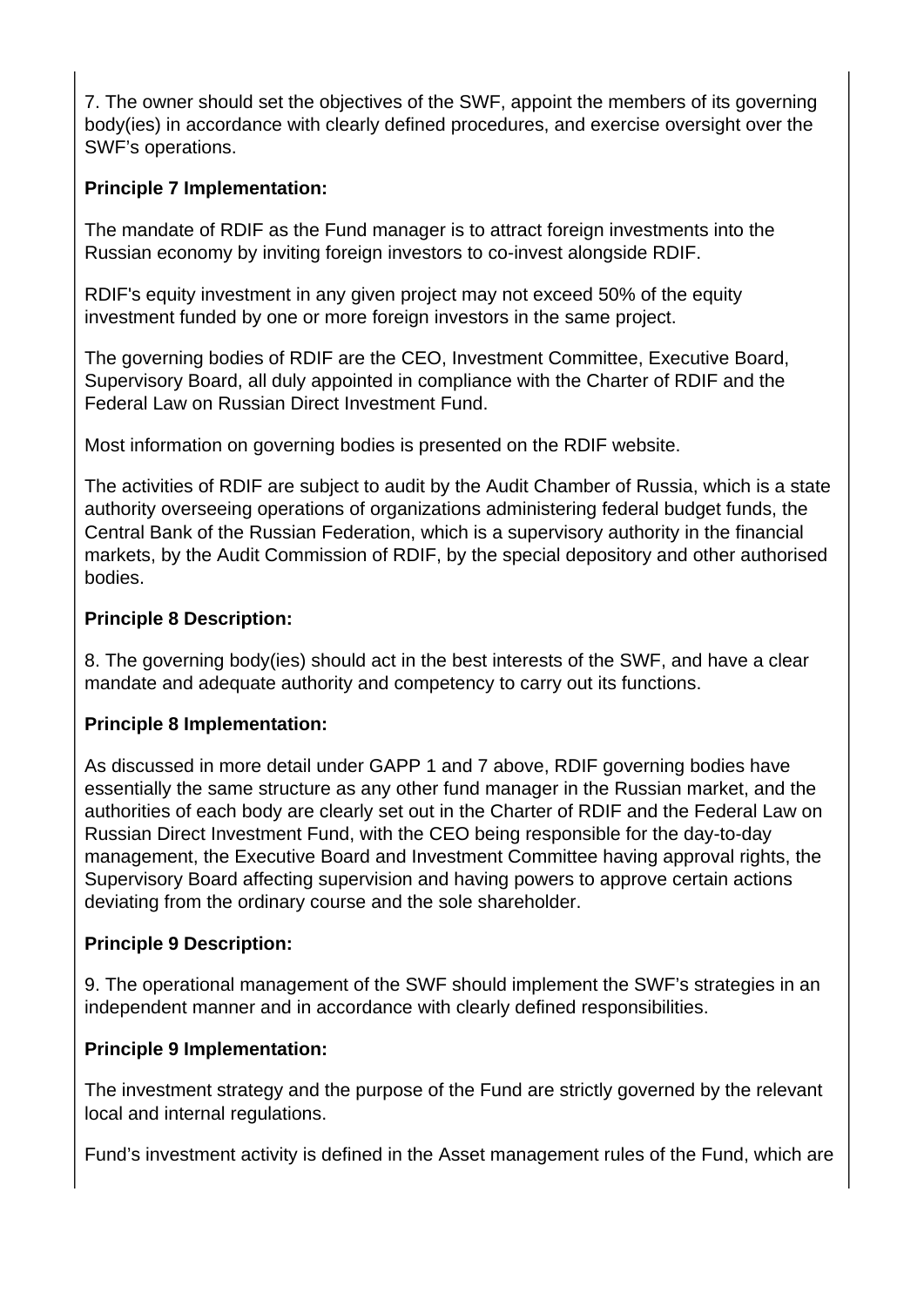approved by the unitholder and registered by the Central Bank of the Russian Federation.

In addition, the Fund has internal regulations which apply additional requirements to the Fund's operations.

The Fund has full independence in its operations and investment decisions provided that the activity is in compliance with above-mentioned regulations and rules.

As mentioned in GAPP 5, RDIF and the Fund have a sound system of reporting to the supervisory authorities.

## **Principle 10 Description:**

10. The accountability framework for the SWF's operations should be clearly defined in the relevant legislation, charter, other constitutive documents, or management agreement.

## **Principle 10 Implementation:**

RDIF accounting framework is described in RDIF accounting policy.

RDIF prepares monthly, quarterly and annual reports in accordance with national standards and submits them to the Central Bank of the Russian Federation and several other organizations.

## **Principle 11 Description:**

11. An annual report and accompanying financial statements on the SWF's operations and performance should be prepared in a timely fashion and in accordance with recognized international or national accounting standards in a consistent manner.

## **Principle 11 Implementation:**

RDIF prepares two sets of financial statements: one in accordance with national accounting standards (on a monthly, quarterly and annual basis) and another in accordance with IFRS (on an annual basis) in a timely manner, both standards are applied in a consistent manner.

# **Principle 12 Description:**

12. The SWF's operations and financial statements should be audited annually in accordance with recognized international or national auditing standards in a consistent manner.

# **Principle 12 Implementation:**

RDIF annual financial statements, prepared in accordance with national accounting standards and IFRS, and also the Fund annual financial statements, prepared in accordance with IFRS are audited by an internationally recognized firm selected on an annual basis from among "Big Four" firms.

Fund annual financial statements, prepared in accordance with national accounting standards, are also audited by an internationally recognized firm from among "Big Four"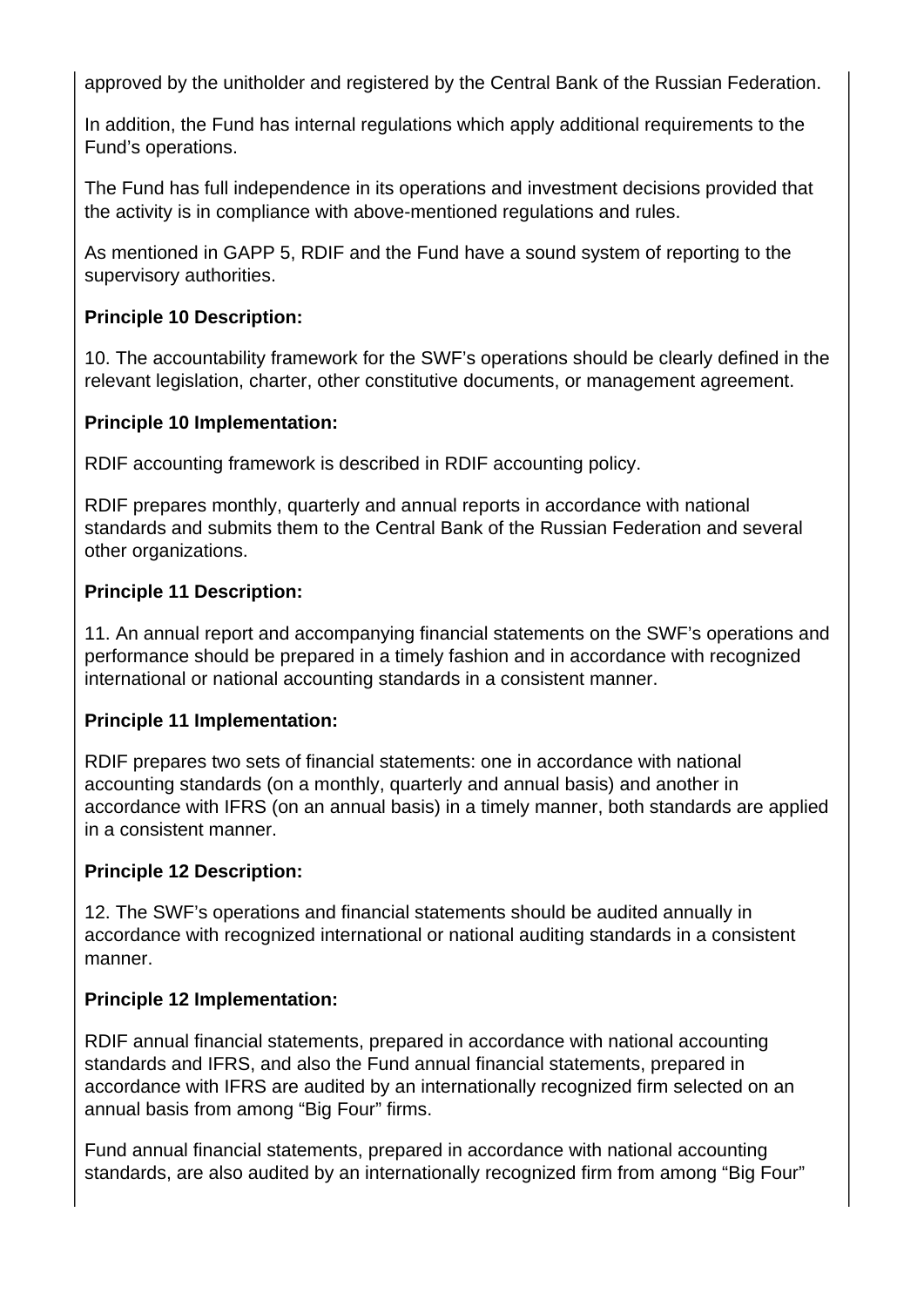firms established by the Asset management rules.

#### **Principle 13 Description:**

13. Professional and ethical standards should be clearly defined and made known to the members of the SWF's governing body(ies), management, and staff.

#### **Principle 13 Implementation:**

RDIF has a number of policies to define the ethical norms and professional standards. The internal labour policy, Electronic Communication rules, Conflicts of Interest Policy, Anticorruption Policy and a Code of Conduct to establish the sound guidance for employees related to the adopted ethical norms and professional standards.

#### **Principle 14 Description:**

14. Dealing with third parties for the purpose of the SWF's operational management should be based on economic and financial grounds, and follow clear rules and procedures.

#### **Principle 14 Implementation:**

Fund's third-party dealings are based on economic and financial grounds. RDIF is wholly owned by Rosimushchestvo and therefore is subject to the local regulations on procurement, defined by the Federal Law "On procurement of goods and services". RDIF has its own procurement policy, which is published on the government website.

RDIF procurement procedure is open and is subject to the tender bid procedure, information about all RDIF needs is disclosed on the website.

## **Principle 15 Description:**

15. SWF operations and activities in host countries should be conducted in compliance with all applicable regulatory and disclosure requirements of the countries in which they operate.

#### **Principle 15 Implementation:**

RDIF established internal procedures to ensure that its operations are in compliance with the host laws and regulations, Anti-money laundering policy, the Internal controls rules and the Asset management rules which is approved by the Central Bank of the Russian Federation. In addition to the said procedures, RDIF has an internal controller who is responsible for the supervision of the RDIF activities.

The Internal controller is independent and reports to the Supervisory board. In addition to the above, the Fund's investment transactions are subject to the special depository approval, which is empowered by law to hold Fund's assets and control the Fund's activity.

#### **Principle 16 Description:**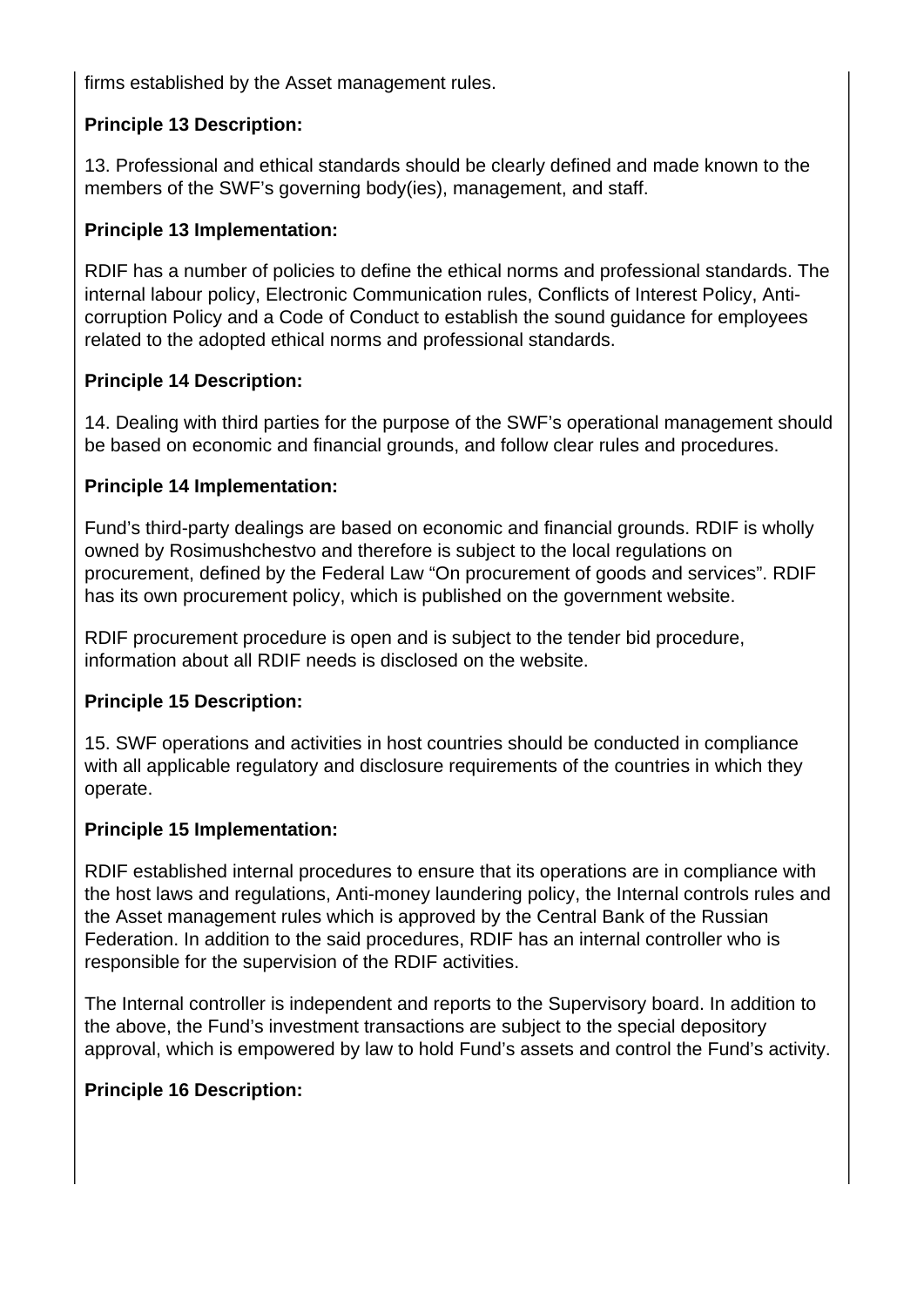16. The governance framework and objectives, as well as the manner in which the SWF's management is operationally independent from the owner, should be publicly disclosed.

## **Principle 16 Implementation:**

As discussed per GAPP 1 and 7, RDIF is operationally independent of the government, being a company with its own governing bodies.

RDIF has a common legal capacity like any other company in Russia, and like any other investment fund manager in Russia, it is regulated by the Federal Law on Investment Funds.

## **Principle 17 Description:**

17. Relevant financial information regarding the SWF should be publicly disclosed to demonstrate its economic and financial orientation, so as to contribute to stability in international financial markets and enhance trust in recipient countries.

#### **Principle 17 Implementation:**

RDIF disclose information required by law on its website on a monthly basis. Due to the special status of the Fund (the Fund is appointed for the Qualified investors only), it cannot disclose all information in the public domain. The information on net value assets and other statistics related to the Fund can be disclosed to the supervisory authorities, the unit holder and counterparties provided that they meet criteria applicable for Qualified investors as per the Russian legislation.

#### **Investment and Risk Management Framework Pillar 3**

## **Principle 18 Description:**

18. The SWF's investment policy should be clear and consistent with its defined objectives, risk tolerance, and investment strategy, as set by the owner or the governing body(ies), and be based on sound portfolio management principles.

18.1. The investment policy should guide the SWF's financial risk exposures and the possible use of leverage.

18.2. The investment policy should address the extent to which internal and/or external investment managers are used, the range of their activities and authority, and the process by which they are selected and their performance monitored.

18.3. A description of the investment policy of the SWF should be publicly disclosed.

## **Principle 18 Implementation:**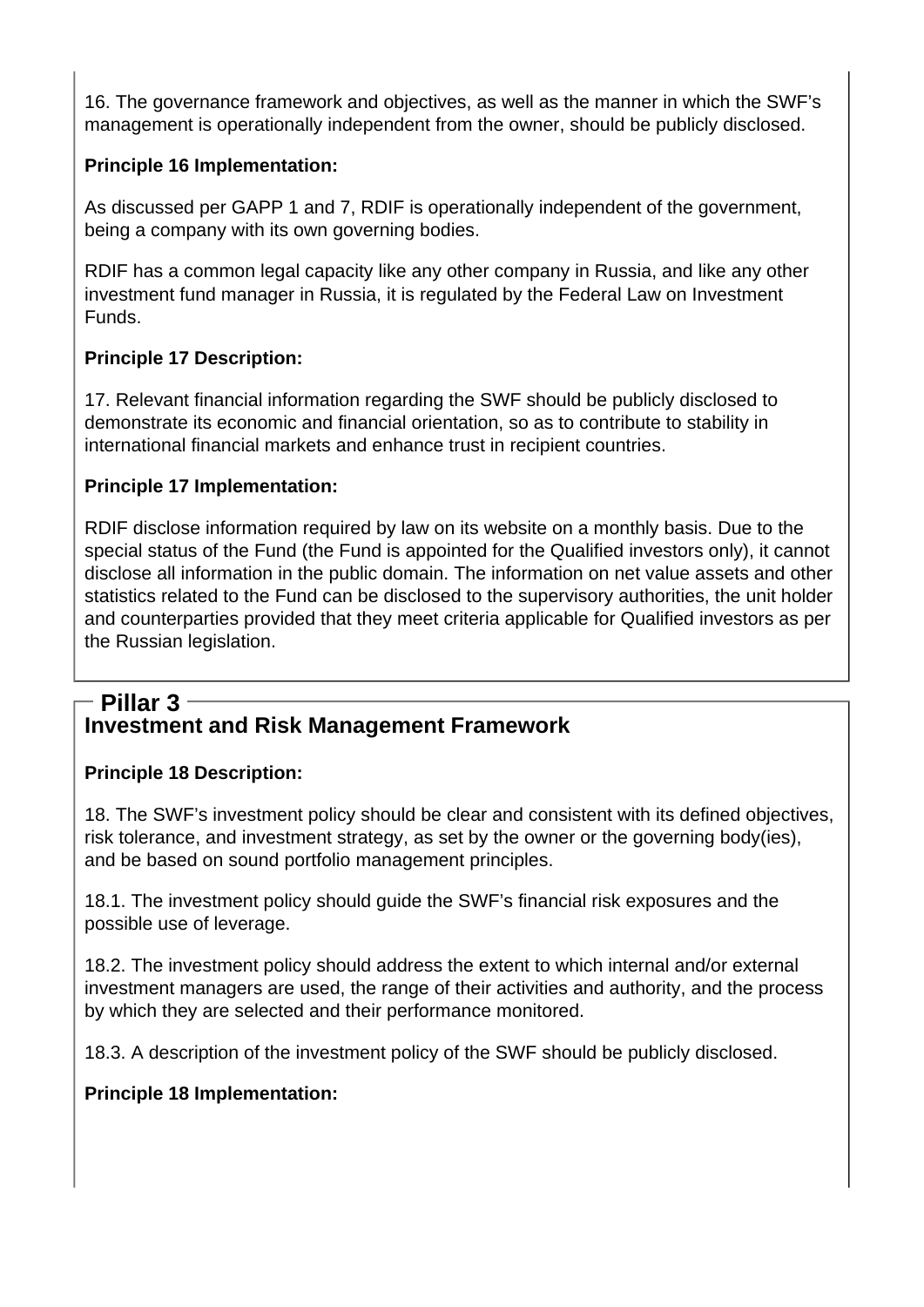RDIF is operating under strict guidelines as defined by its investment policies and governing bodies. The investments are made on market terms.

The Fund has not used leverage at the Fund level. It is using leverage at the portfolio companies' level where appropriate in a conservative manner.

The Fund has not invested in other funds exclusively focusing on direct investing. It has been conducting its own full scope due diligence using the combination of in-house resources and third party advisers.

The information on the RDIF investment process can be found on the website in sections ("Invest with us" and "RDIF Investments").

#### **Principle 19 Description:**

19. The SWF's investment decisions should aim to maximize risk-adjusted financial returns in a manner consistent with its investment policy, and based on economic and financial grounds.

19.1. If investment decisions are subject to other than economic and financial considerations, these should be clearly set out in the investment policy and be publicly disclosed.

19.2. The management of an SWF's assets should be consistent with what is generally accepted as sound asset management principles.

#### **Principle 19 Implementation:**

RDIF's investment decisions are made and executed on purely arms' length basis pari passu with foreign co-investors. These interest aligning principles are strictly observed.

The Fund's investment committee consists of experienced investment professionals.

The Fund's investment decisions are based exclusively on economic and financial considerations.

The Fund's asset management principles include transparency, avoidance of conflicts principles and ensure commercial best practices. RDIF manages the Fund in compliance with the Asset management rules and internal regulations.

#### **Principle 20 Description:**

20. The SWF should not seek or take advantage of privileged information or inappropriate influence by the broader government in competing with private entities.

#### **Principle 20 Implementation:**

As discussed under GAPP 13 RDIF has a number of policies to define high ethical norms and professional standards, inter alia, prohibiting using privileged information. In addition, RDIF has full independence in its operations and investment decisions provided that the activity complies with current legislation and internal regulations and rules. RDIF is subject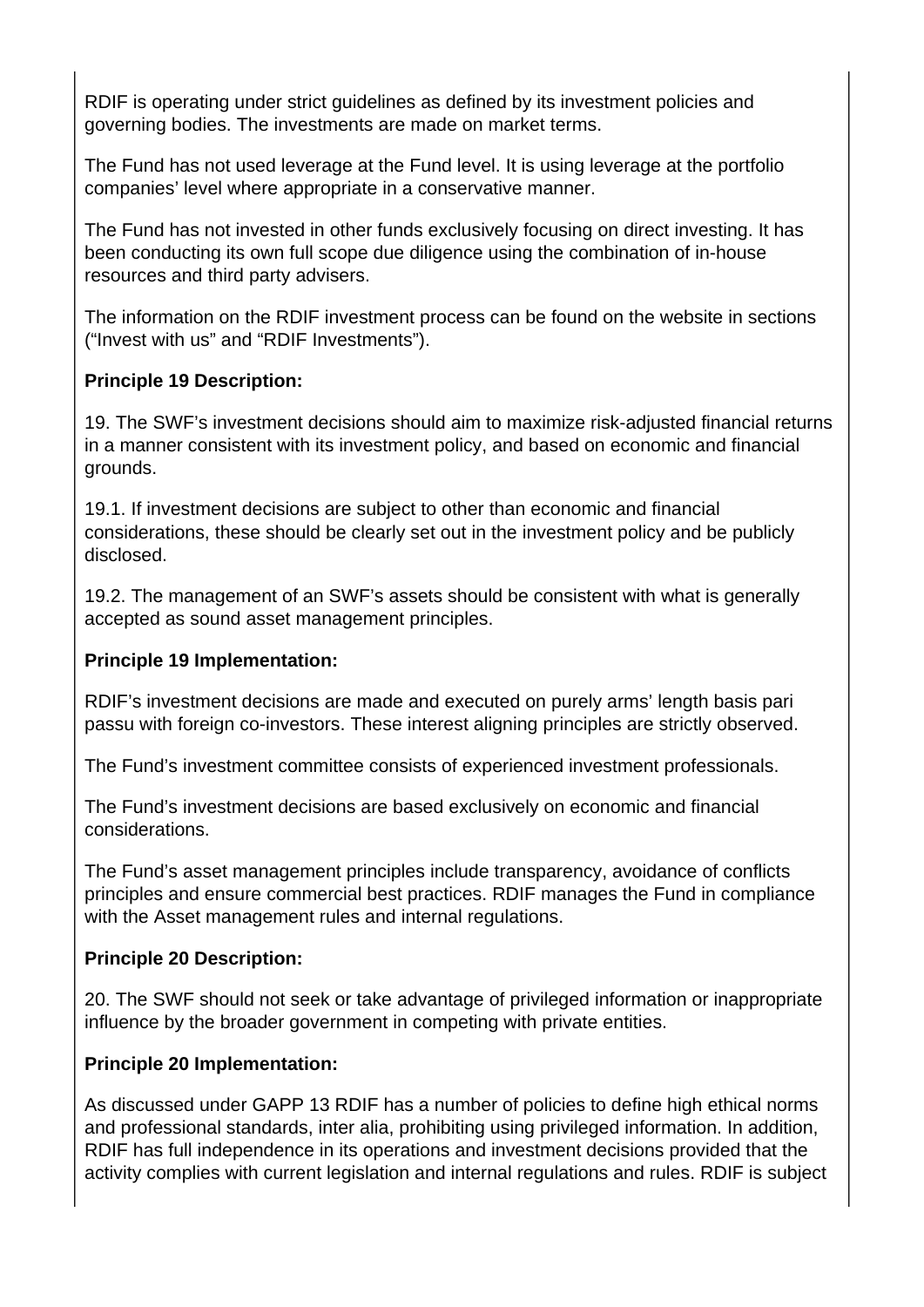to the same insider trading restrictions and prohibitions as any private entity in the market.

## **Principle 21 Description:**

21. SWFs view shareholder ownership rights as a fundamental element of their equity investments' value. If an SWF chooses to exercise its ownership rights, it should do so in a manner that is consistent with its investment policy and protects the financial value of its investments. The SWF should publicly disclose its general approach to voting securities of listed entities, including the key factors guiding its exercise of ownership rights.

## **Principle 21 Implementation:**

RDIF exercises the voting rights in respect of its portfolio investments according to the established policy for voting securities, which is written in accordance with Asset Management Rules and the Law on Investment Funds. The said policy defines the general approach to voting based on the below core principles: good faith, rationality, good corporate governance and sound allocation of resources.

When voting securities of listed entities, we base our voting decisions on our overarching objective of maximizing long-term shareholder value, as well as good corporate governance, transparency and respect for minority shareholder rights. The general approach is available on the RDIF website.

## **Principle 22 Description:**

22. The SWF should have a framework that identifies, assesses, and manages the risks of its operations.

22.1. The risk management framework should include reliable information and timely reporting systems, which should enable the adequate monitoring and management of relevant risks within acceptable parameters and levels, control and incentive mechanisms, codes of conduct, business continuity planning, and an independent audit function.

22.2. The general approach to the SWF's risk management framework should be publicly disclosed.

## **Principle 22 Implementation:**

The Asset management rules and regulations of the Central Bank of the Russian Federation limit the Fund's ability to use high-risk instruments for investment purposes.

These documents also define the risk parameters as well as the monitoring and reporting requirements for transactions to mitigate exposure. In addition to the above, RDIF has a risk management policy.

The risk management policy specifically concentrates on investment, operational risks and risks related to the management of RDIF's own assets.